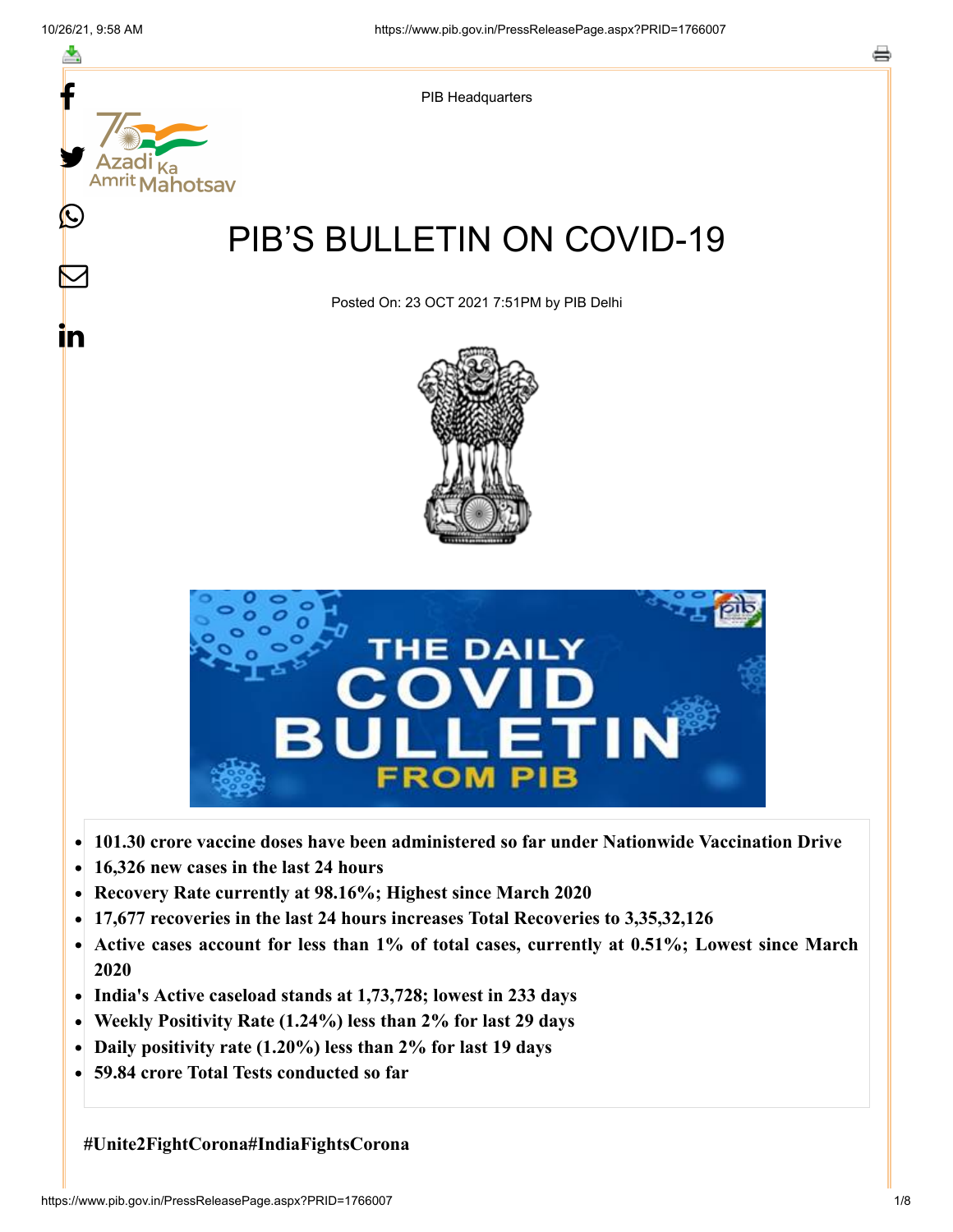f

y.

 $\bigcirc$ 

 $\bm{\nabla}$ 

in

# **PRESS INFORMATION BUREAU MINISTRY OF INFORMATION & BROADCASTING GOVERNMENT OF INDIA**





#We4Vaccine #LargestVaccinationDrive

C /COVIDNewsByMIB C /MIB\_India C /MIB\_Hindi C /inbministry C /inbministry @/mib\_india

## **COVID-19 Update**

**India's Cumulative COVID-19 Vaccination Coverage exceeds 101.30 Cr**

**More than 68 Lakh doses administered in last 24 hours**

**Recovery Rate currently at 98.16%; Highest since March 2020**

**16,326 New Cases reported in the last 24 hours**

**India's Active Caseload (1,73,728) is lowest in 233 days**

**Weekly Positivity Rate (1.24%) less than 2% for last 29 days**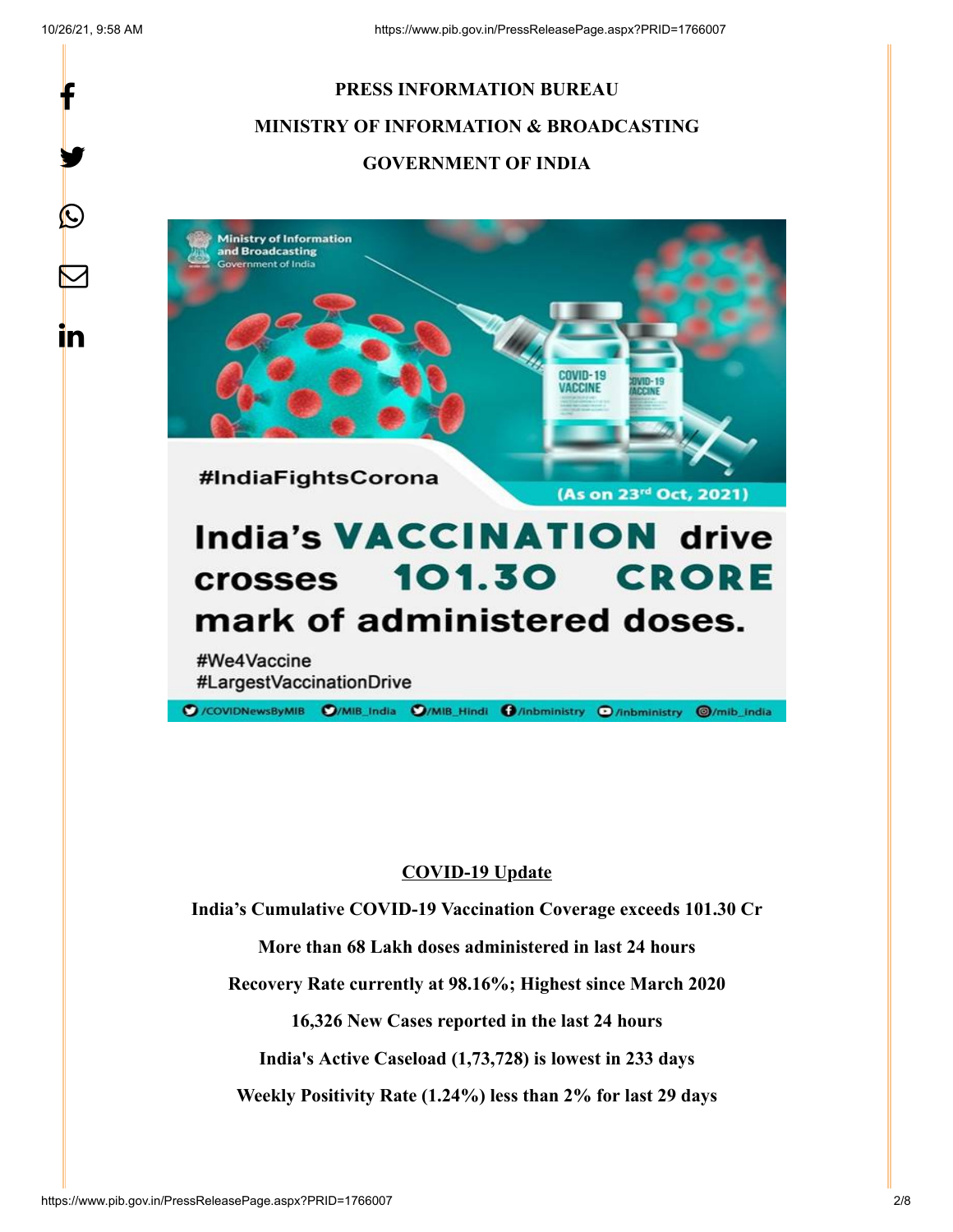With the administration of **68,48,417** vaccine doses in the last 24 hours, India's COVID-19 vaccination coverage has surpassed 100 Cr mark to reach **101.30 Cr (1,01,30,28,411)** as per provisional reports till 7 am today. This has been achieved through 1,00,29,602 sessions. f

The break-up of the cumulative figure as per the provisional report till 7 am today include:

| $\bf \Omega$<br><b>HCWs</b><br>in<br><b>FLWs</b> | 1 <sup>st</sup> Dose | 1,03,78,004     |
|--------------------------------------------------|----------------------|-----------------|
|                                                  | $2nd$ Dose           | 91,32,055       |
|                                                  | 1 <sup>st</sup> Dose | 1,83,69,012     |
|                                                  | $2nd$ Dose           | 1,56,73,375     |
| Age Group 18-44 years<br>Age Group 45-59 years   | 1 <sup>st</sup> Dose | 40, 43, 88, 714 |
|                                                  | $2nd$ Dose           | 12,26,54,329    |
|                                                  | 1 <sup>st</sup> Dose | 17, 12, 42, 361 |
|                                                  | $2nd$ Dose           | 8,99,14,788     |
| Over 60 years                                    | 1 <sup>st</sup> Dose | 10,77,01,034    |
|                                                  | $2nd$ Dose           | 6,32,40,508     |
| <b>Total</b>                                     |                      | 1,01,30,28,411  |

The recovery of **17,677** patients in the last 24 hours has increased the cumulative tally of recovered patients (since the beginning of the pandemic) to **3,35,32,126.**

Consequently, India's recovery rate stands at **98.16%**. Recovery Rate is currently at its highest peak since March 2020.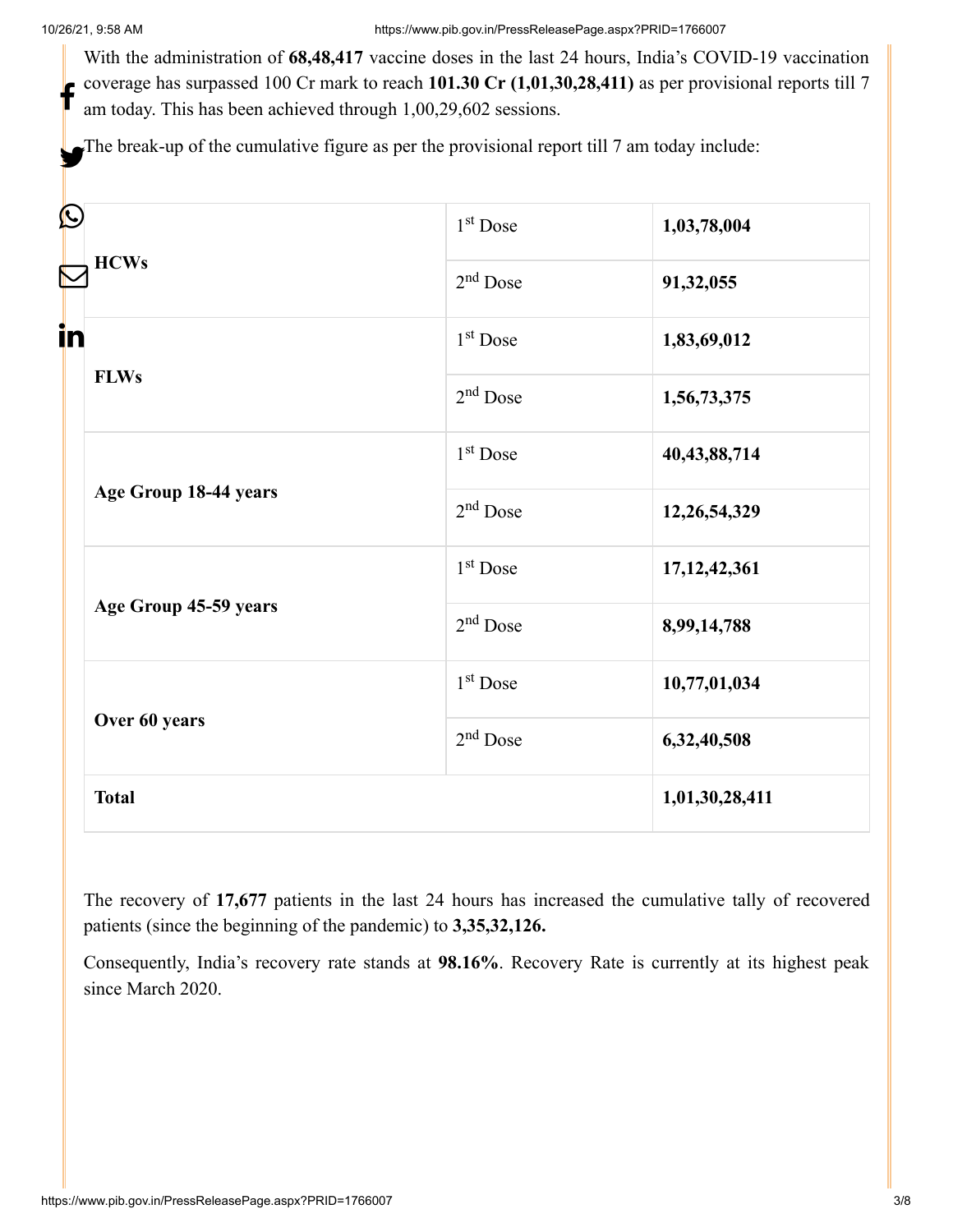10/26/21, 9:58 AM https://www.pib.gov.in/PressReleasePage.aspx?PRID=1766007



Sustained and collaborative efforts by the Centre and the States/UTs continue the trend of less than 50,000 Daily New Cases that is being reported for 118 consecutive days now.

**16,326 new cases** were reported in the last 24 hours.



The Active Caseload remains below 2 lakh mark and is presently at **1,73,728 which is lowest in 233 days.** Active cases presently constitute **0.51%** of the country's total Positive Cases, which **is lowest since March 2020.**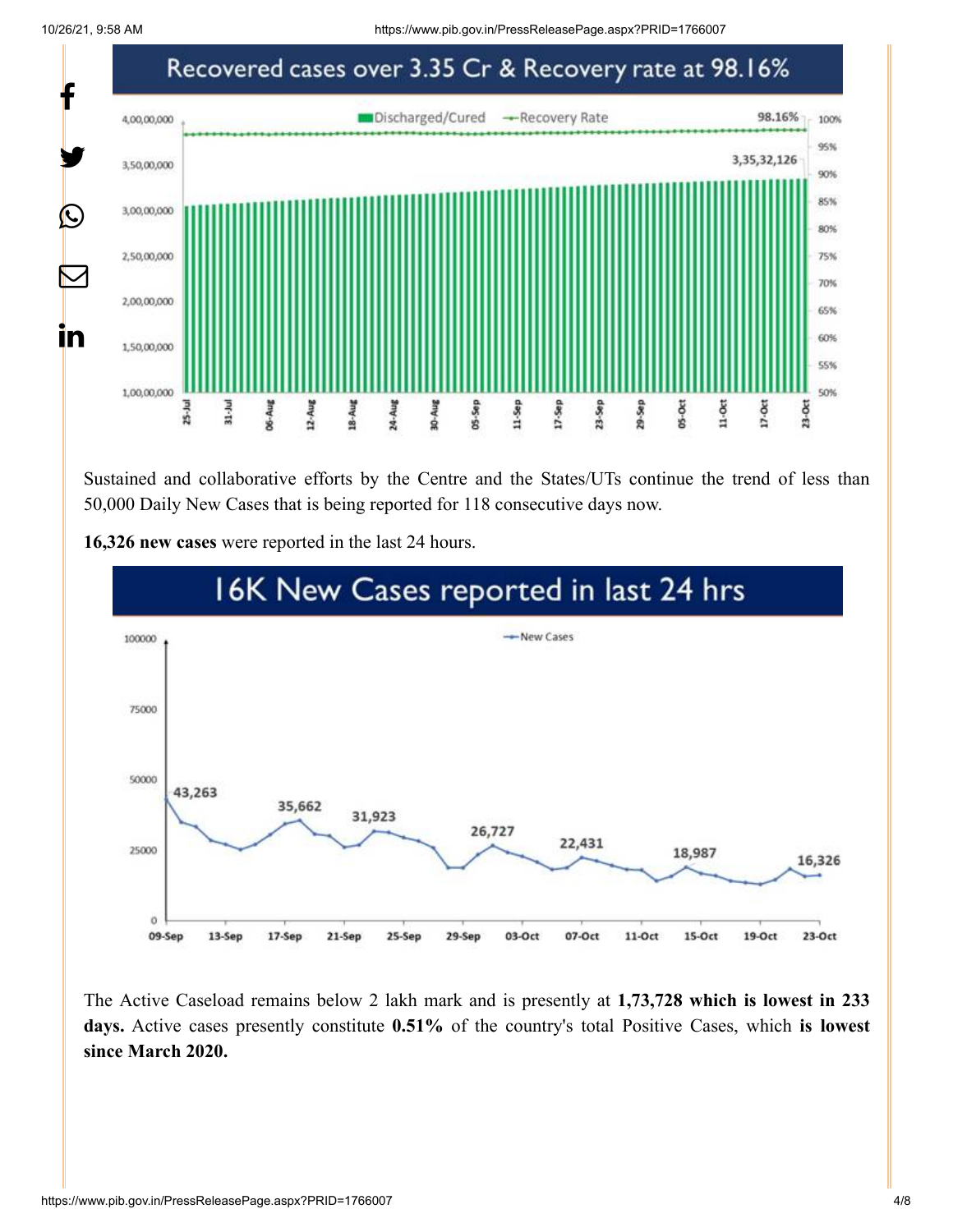10/26/21, 9:58 AM https://www.pib.gov.in/PressReleasePage.aspx?PRID=1766007





The testing capacity across the country continues to be expanded. The last 24 hours saw a total of

13,64,681 tests being conducted. India has so far conducted over **59.84 Cr (59,84,31,162**) cumulative tests.

While testing capacity has been enhanced across the country, **Weekly Positivity Rate at 1.24% remains less than 2% for the last 29 days now.** The **Daily Positivity rate reported to be 1.20%.** The daily Positivity rate has remained below 2% for last 19 days and below 3% for 54 consecutive days now.

Details:<https://www.pib.gov.in/PressReleseDetail.aspx?PRID=1765892>

## **Update on COVID-19 Vaccine Availability in States/UTs**

## **More than 105.7 Crore vaccine doses provided to States/UTs**

## **More than 12 Crore balance and unutilized vaccine doses still available with States/UTs**

As part of the nationwide vaccination drive, Government of India has been supporting the States and UTs by providing them COVID Vaccines free of cost. In the new phase of the universalization of the COVID19 vaccination drive, the Union Government will procure and supply (free of cost) 75% of the vaccines being produced by the vaccine manufacturers in the country to States and UTs.

| <b>VACCINE DOSES</b> | (As on 23 <sup>rd</sup> October 2021) |
|----------------------|---------------------------------------|
| <b>SUPPLIED</b>      | 1,05,78,05,425                        |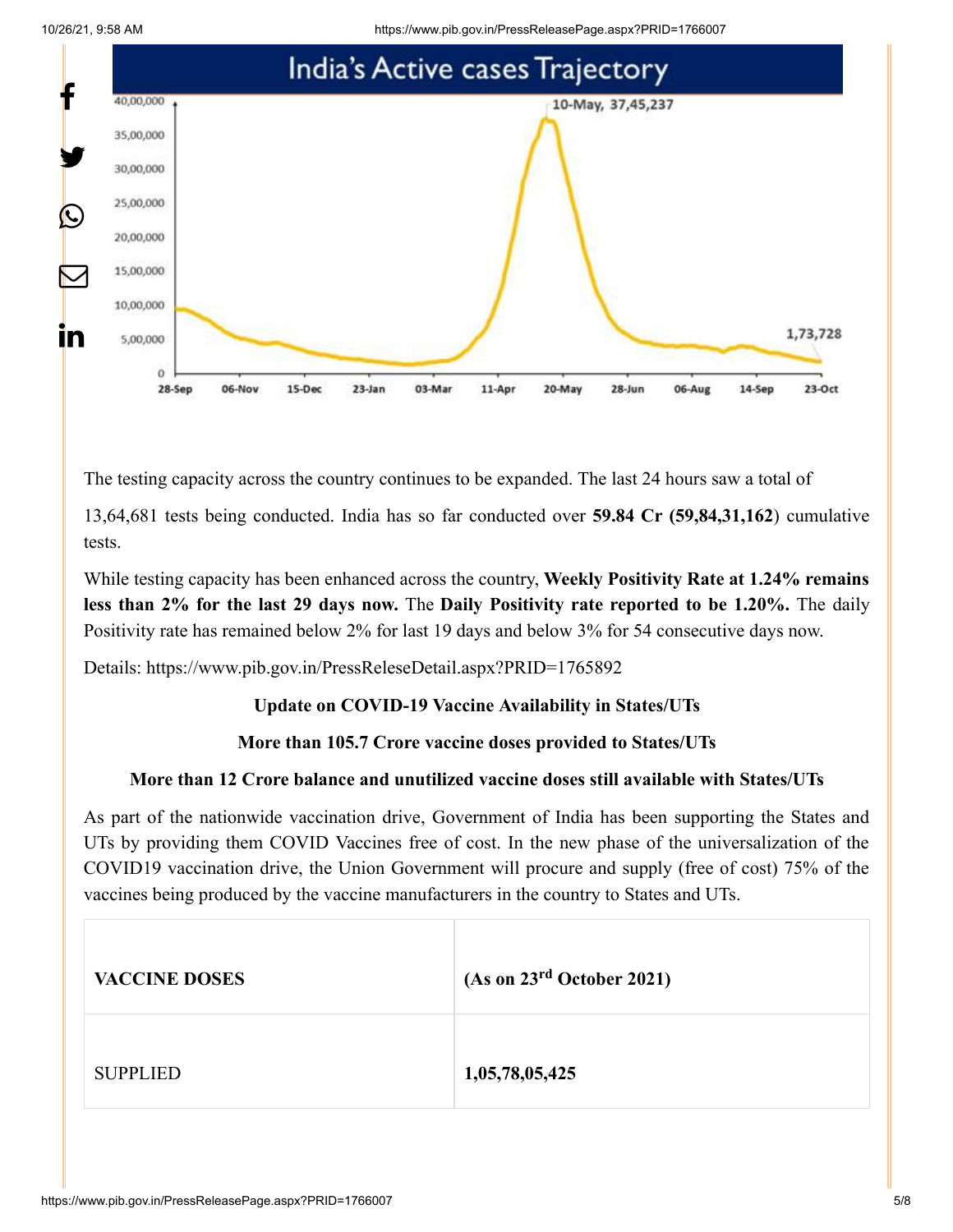f

У.

 $\bm{\mathcal{Q}}$ 

BALANCE AVAILABLE **12,02,54,104**

More than **105.7 crore (1,05,78,05,425)** vaccine doses have been provided to States/UTs so far through Govt of India (free of cost channel) and through direct state procurement category.

More than **12 Cr (12,02,54,104)** balance and unutilized COVID Vaccine doses are still available with the **n**States/UTs to be administered.

Details:<https://www.pib.gov.in/PressReleseDetail.aspx?PRID=1765879>

#### **PM interacts with domestic vaccine manufacturers**

**PM praises the efforts of the vaccine manufacturers which has resulted in India crossing the 100 crore vaccination milestone**

**PM exhorts that the country needs to institutionalise the best practises learnt during the last one and a half years**

## **Vaccine manufacturers praise the vision and dynamic leadership of PM; applaud the never before seen collaboration between govt & industry**

Prime Minister Shri Narendra Modi interacted with the domestic vaccine manufacturers at Lok Kalyan Marg today.

Prime Minister praised the efforts of the vaccine manufacturers, which has resulted in the country crossing the milestone of 100 crore vaccinations, and said that they have played a big role in the success story of India. He appreciated their hard work and confidence given by them during the pandemic.

Prime Minister exhorted that the country needs to institutionalise the best practises learnt during the last one and a half years, and said that this is an opportunity to modify our practises, in tune with the global standards. He said that the entire world is looking up to India, in the backdrop of the success of the vaccination drive. He also said that the vaccine manufacturers should continuously work together to be ready to face future challenges.

Details:<https://www.pib.gov.in/PressReleseDetail.aspx?PRID=1766006>

## **Centre Reviews Status and Progress of COVID Vaccination with States/UTs**

## **States/UTs urged to increase Pace and Coverage of Second Dose**

**States to generate district wise list of beneficiaries for administration of second dose**

## **Advised to draw District-wise Plan involving District Magistrates for saturation of beneficiaries**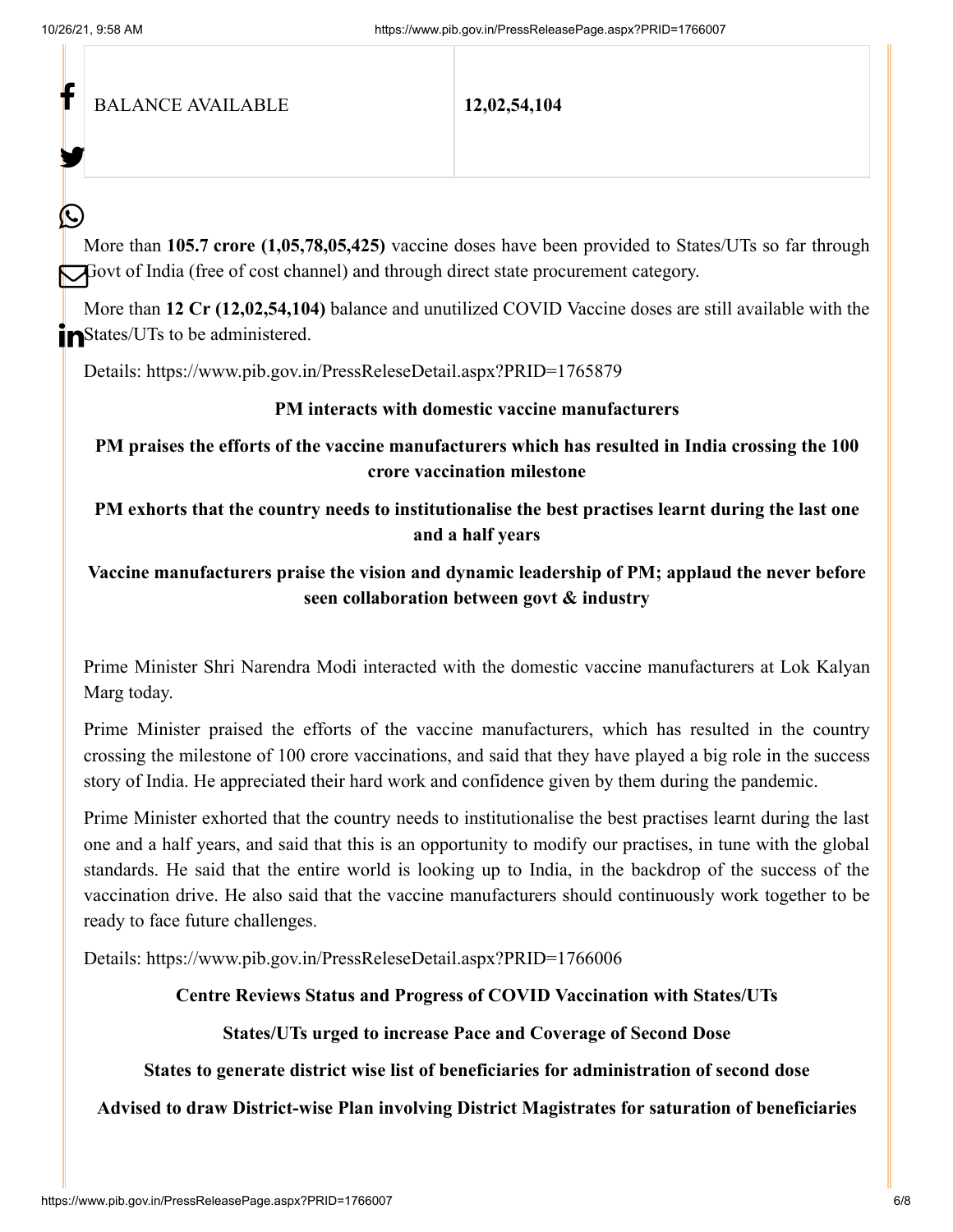**in** 

10/26/21, 9:58 AM https://www.pib.gov.in/PressReleasePage.aspx?PRID=1766007

Shri Rajesh Bhushan, Union Health Secretary reviewed the progress of COVID19 vaccination with Health Secretaries and Mission Directors of National Health Mission (NHM) of States and UTs, through video conference (VC) today. The focus of the meeting was to urge the states and UTs to increase the pace of the countrywide vaccination and coverage of the second dose. This comes in the backdrop of the **Country achieving the milestone of administering 100 crore doses on 21st October 2021.** f

Highlighting the sizeable number of eligible beneficiaries who have not received their 2nd dose of Ovaccine, the Union Health Secretary urged the States and UTs to focus on those beneficiaries who are waiting for their second dose after their interval period has been over.

Details:<https://www.pib.gov.in/PressReleseDetail.aspx?PRID=1765989>

# **Important Tweets**

Visuals from Prime Minister [@narendramodi](https://twitter.com/narendramodi?ref_src=twsrc%5Etfw)'s interaction with [#COVID19](https://twitter.com/hashtag/COVID19?src=hash&ref_src=twsrc%5Etfw) vaccine makers

The meeting happens on the occasion of India achieving [#VaccineCentury](https://twitter.com/hashtag/VaccineCentury?src=hash&ref_src=twsrc%5Etfw)[#IndiaFightsCorona](https://twitter.com/hashtag/IndiaFightsCorona?src=hash&ref_src=twsrc%5Etfw) [#LargestVaccineDrive](https://twitter.com/hashtag/LargestVaccineDrive?src=hash&ref_src=twsrc%5Etfw) [pic.twitter.com/lF3pYxPvDb](https://t.co/lF3pYxPvDb)

— PIB India (@PIB\_India) [October 23, 2021](https://twitter.com/PIB_India/status/1451885061796556805?ref_src=twsrc%5Etfw)

[#IndiaFightsCorona](https://twitter.com/hashtag/IndiaFightsCorona?src=hash&ref_src=twsrc%5Etfw)

'Vaccine Maitri' not only highlights our cultural values of 'Vasudhaiv Kutumbakam' but also reflects India's resolve to aid the global community in making the world free from the COVID-19 pandemic: Dr. Randeep Guleri[a#VaccineCentury](https://twitter.com/hashtag/VaccineCentury?src=hash&ref_src=twsrc%5Etfw)

[pic.twitter.com/2074kmP3r7](https://t.co/2074kmP3r7)

— #IndiaFightsCorona (@COVIDNewsByMIB) [October 23, 2021](https://twitter.com/COVIDNewsByMIB/status/1451851197506228227?ref_src=twsrc%5Etfw)